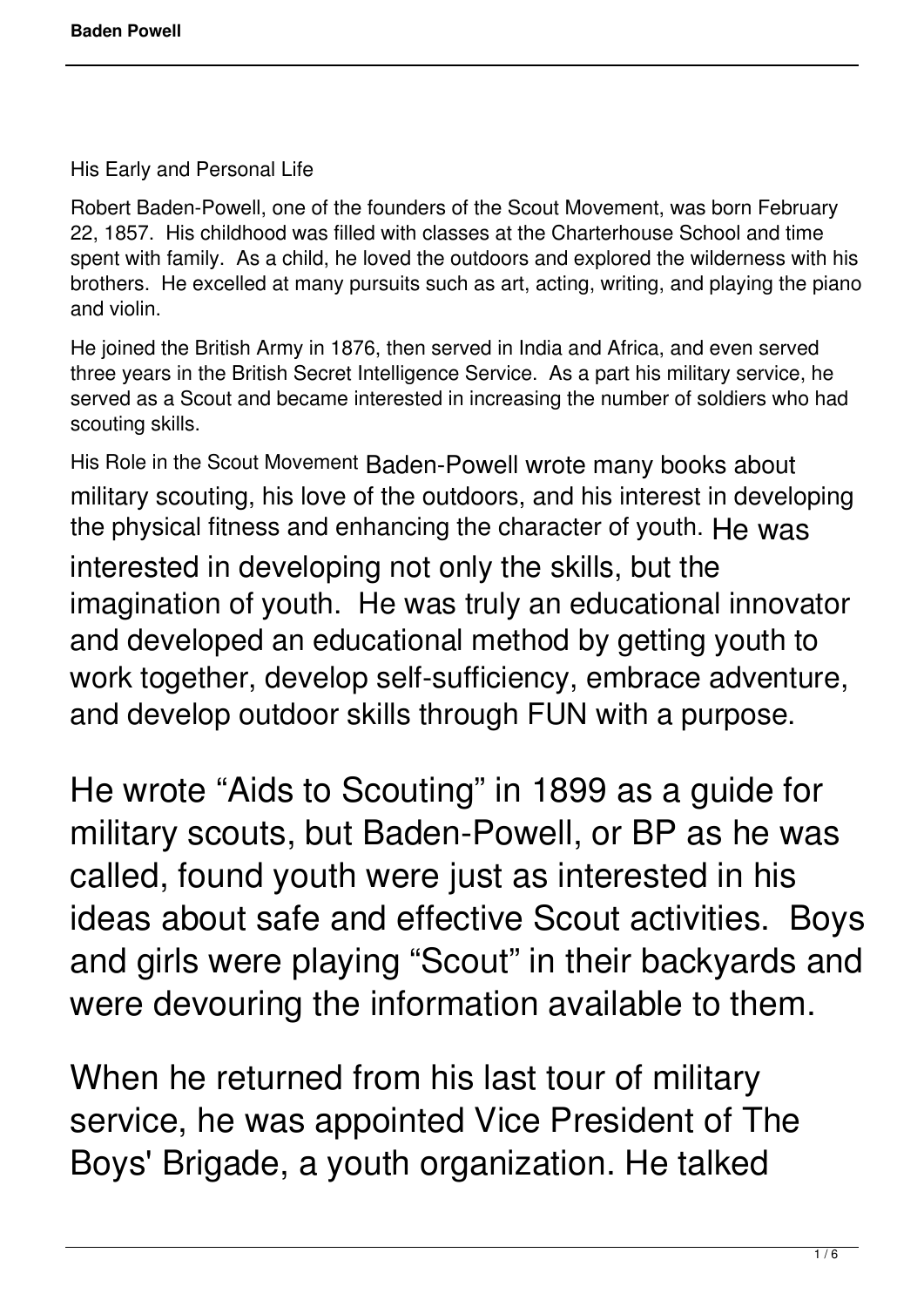about this with Sir William Smith, founder of the Boys' Brigade and gave suggestions including training in observation and deduction. His goal was to give some new ideas to the Brigade officers, which they followed. His was not his intention to start a new movement.

On a camping trip on Brownsea Island in 1907, he tested his ideas about scouting. He brought along boys from varying socio-economic and family backgrounds. Following the camping trip,

Pearson, a successful publisher, contacted him and arranged for Baden Powell to write a series of articles and promote them.

Each article was called a "Campfire Yarn". These Yarns were fun and entertaining stories he would have told around a campfire, but they were fun with a purpose.

In 1908, he rewrote the book as "Scouting for Boys", intended for youth readership.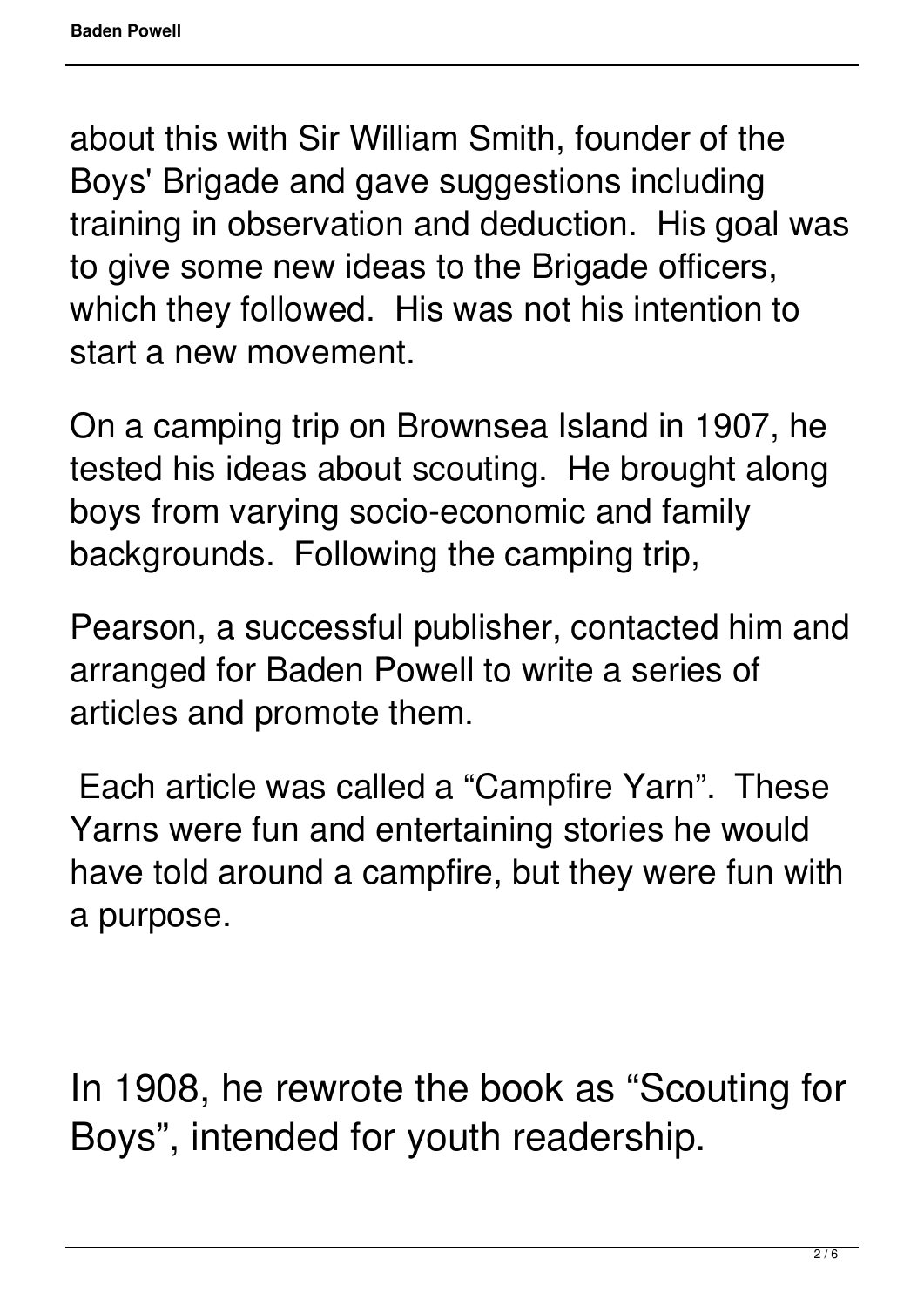They taught youth important information about outdoor survival skills and development of good citizenship. The articles were so popular among youth, boys and girls started forming their own "Scout Troops", and the game of Scout was being played in backyards similar to cowboys and Indians.

As a prolific writer, Baden-Powell was able to get a wide variety of information out to organizations and youth very quickly. The first Scout Rally was held in London in 1908, where girls and boys both attended. His wife Olave and sister Agnes were responsible in part for bringing for the Scout Movement to girls. His writing captured the minds and heart of youth. Baden-Powell intended his material to be used by organizations such as the British Boy's Brigade. He wanted his material to be able to evolve with the changing needs of youth, and did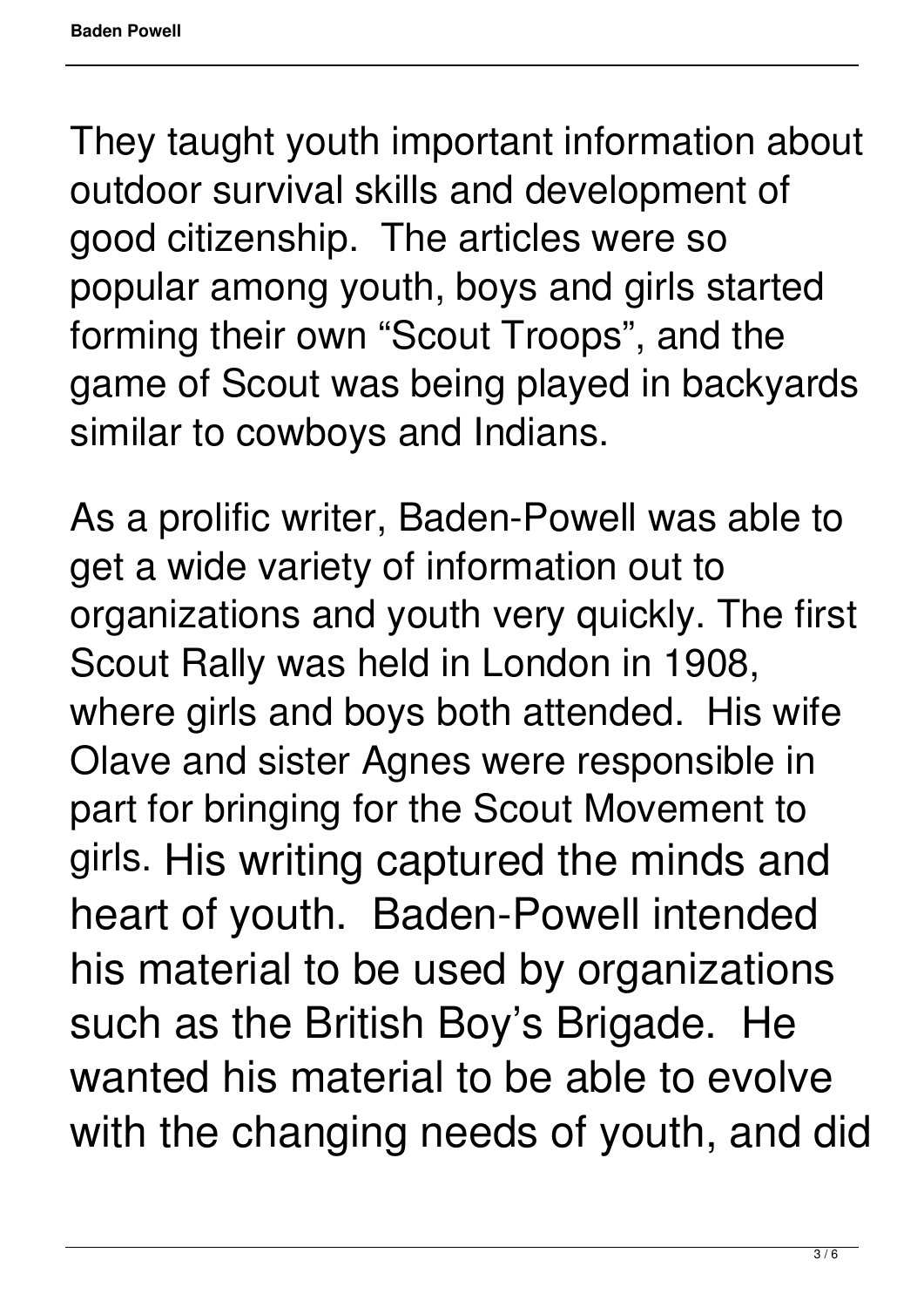not intend for the founding of his own organization. However, even Baden-Powell could never have guessed how popular the Scout Movement would become among youth and it became obvious some form of organization was required. Organizations started to use the material as well to form their own "Scout Troops." The movement grew larger as organizations such as the YMCA began to have many "Scout Troops" under one banner organization.

The Scout Movement grew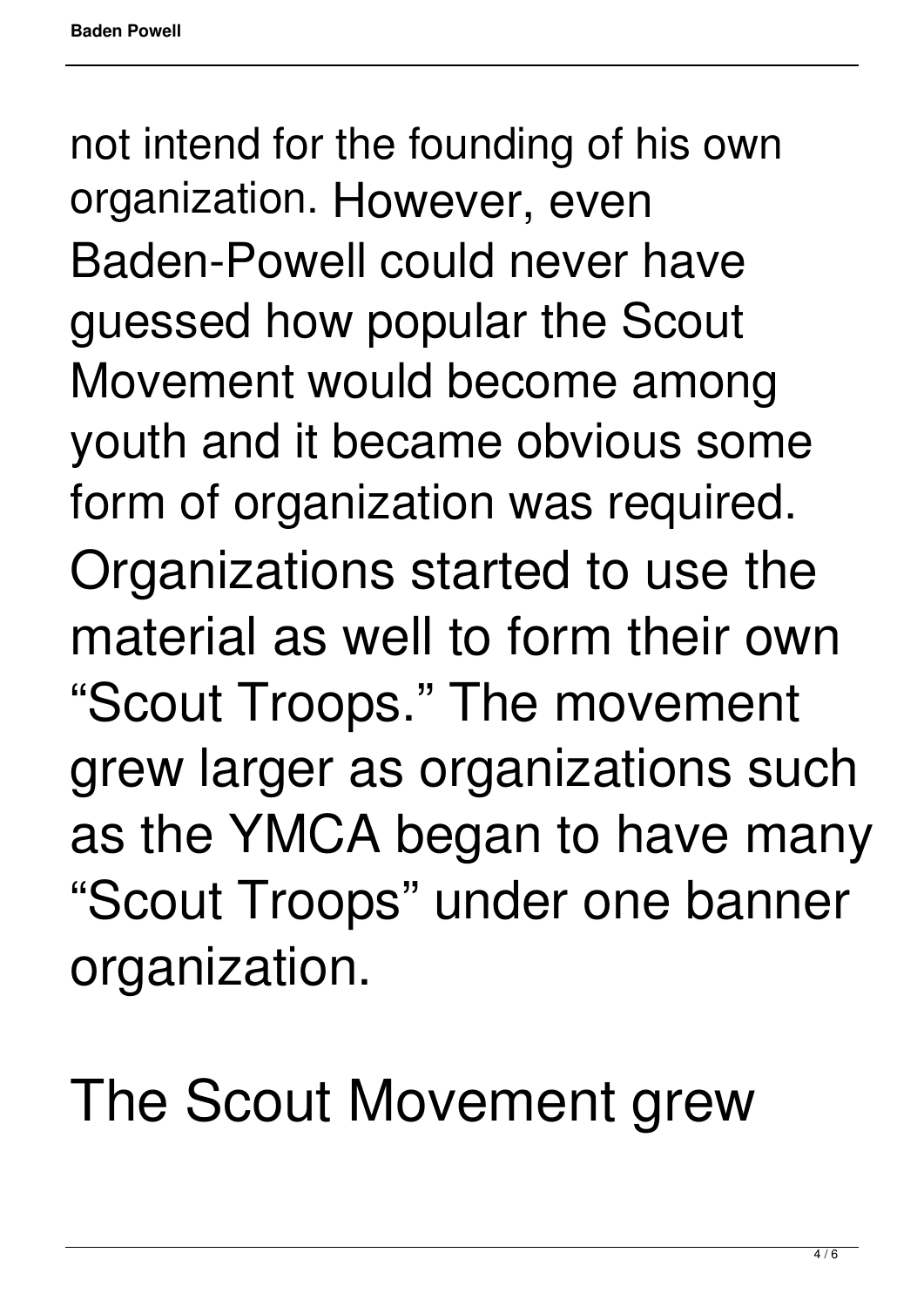quickly to more than a million youth all over the world by 1922. The educational method behind the Scout Movement, including the development of character and always doing your best, continue today.

The Scout Programs of Adventure Scouts USA continue this rich tradition. We are inclusive Scout Programs focused on allowing our Scouts to choose the activities they